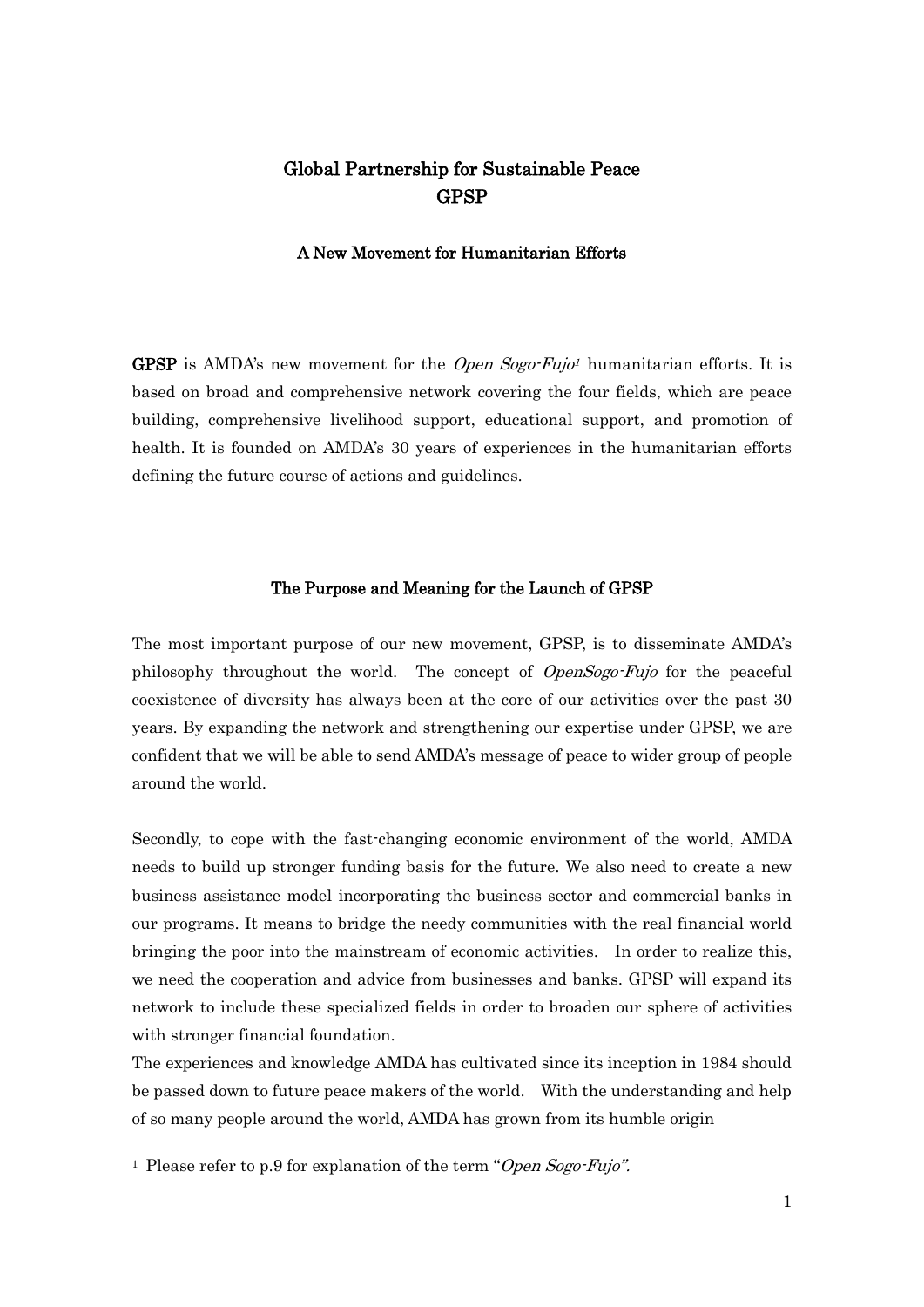to an international NGO. We all owe to the world and especially to our supporters to pass this tradition to our young people so that they may continue what we have begun 30 years ago. Our young people should be given opportunities to do good for the world community, the same opportunity we were given when we were young. The wide network of GPSP will provide AMDA and its young partners with better training and educational milieu.

With unprecedented increase in the frequency and scale of natural disasters of recent years, the methods of emergency relief must be adjusted to keep up with the ever changing needs. Many countries now have set up their own countermeasure to cope with disasters and protect their citizens from disasters. There are, however, still many areas left for international NGO to carry out relief activities for the affected people. These needs can be best detected and met at local level. Emphasis on local initiative has been the benchmark of AMDA emergency relief activities. To empower local population for the task and make the most of the local capabilities, GPSP would incorporate more partners from diverse fields widening our network of partners at local and national levels.

#### GPSP Network

The network will be run and supported by AMDA during the first phase of the plan which is from 2014 to 2016. The main area of activities for this period will be in Asian countries except for emergency relief activities which will be implemented globally as in the past AMDA relief activities. A careful evaluation of the first phase will be carried out at the end of the three-year period determining the next course of action which may include handing over the programs to local organizations and extending the area of activities to other parts of the world.

GPSP Office in Kuala Lumpur and AMDA Headquarters in Okayama will serve as the secretariat for GPSP. In a few years' time GPSP offices will be set up in Asian cities, primarily in natural disaster- prone countries.

The network of GPSP is comprised of AMDA and its collaborating partners, AMDA International and its country chapters. It is hoped that the members of Asia Sogo-Fujo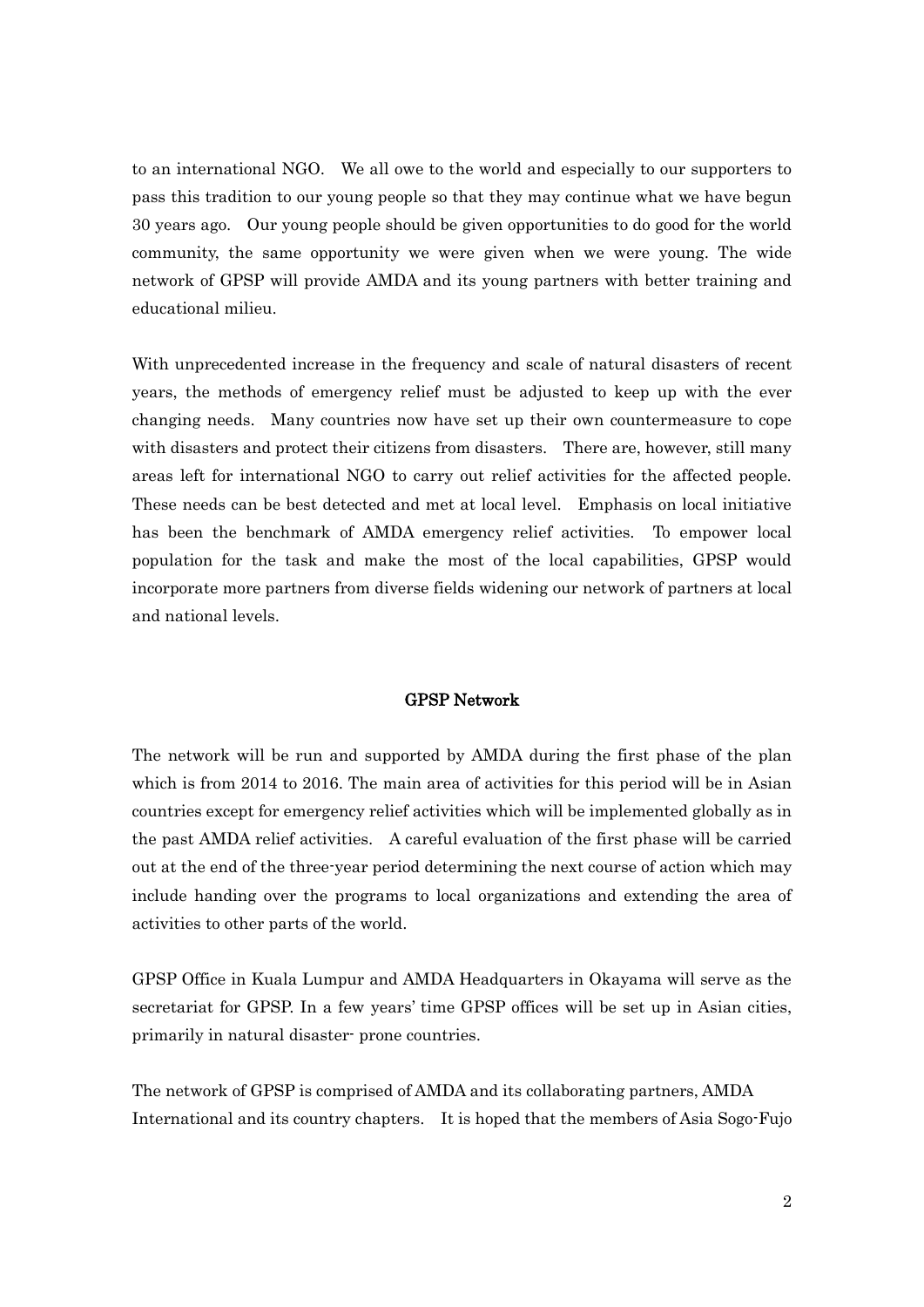

Network for Emergency Relief, in short A-S net, <sup>2</sup> established in the spring of 2013, will also proactively take part in the network, especially in emergency relief activities. The network is open to all those who share in the spirit of *Open Sogo-Fujo*.

AMDA Trust will be mainly established with major donors as its members. As advisors in financial matters, the trust members will give support and advice on matters such as GPSP scholarship and awards as needed.

AMDA Academy will serve an advisory function in GPSP, to its projects and members. The Academy will consist of founders of AMDA Chapters in their respective countries. They will advise and assess projects proposed to GPSP. Each year the members of the Academy will select the best GPSP project of the year and certify scholarship proposals.

Each GPSP member organization will select a facilitator from its own staff, once decision is made to partake in one of GPSP projects. Facilitators from involved organizations will work together in implementing projects and exchange ideas on common interest. This system of facilitator will help further collaboration among members to other fields and levels in the GPSP network.

-

<sup>2</sup> Please refer to the website below for details of Asia Sogo-Fujo Network. http://www.amdainternational.com/english/news/detailsnews.php?id=167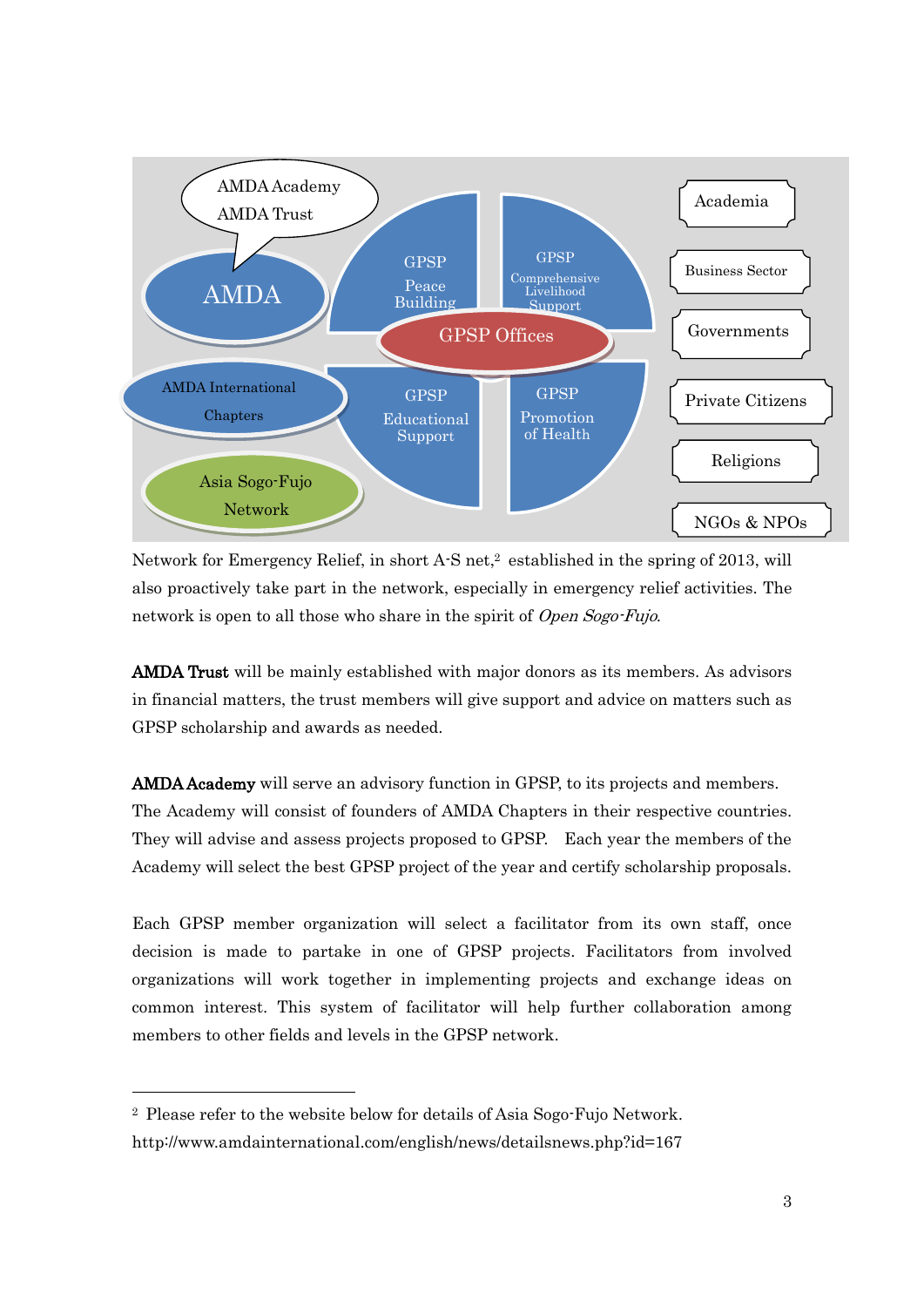# GPSP's Activities Its 4 Fields and 10 Projects

## 1. Peace Building

 GPSP Multi-National Medical Mission GPSP Medicine & Soul Program

### 2. Comprehensive Livelihood Support

Micro Credit Organic Farming

## 3. Educational Support

GPSP Kids Project Global Human Resource Development Project GPSP Scholarship

# 4. Promotion of Health

GPSP Friendship Hospitals GPSP Medical Missions Primary Health Care(Mobile Clinic) & Promotion of Health Awareness

### 1. Peace Building

#### GPSP Multi-National Medical Mission

The basic concept of AMDA Multi-National Medical Mission will be applied in the same way for GPSP. Its purpose is to act to help refugees and those affected by natural disasters. There are three categories in GPSP Multi-National Medical Mission. The first category is relief activities that are confined to the country affected by disaster. GPSP member of the affected country will act at its own discretion. The emergency relief of the second category will involve GPSP members of neighboring countries. The third category will be the all-out efforts by GPSP members willing to participate. For activities in the second and third categories, a coordination center will be set up in the disaster hit country to which those wishing to dispatch medical team will send one of their coordinators.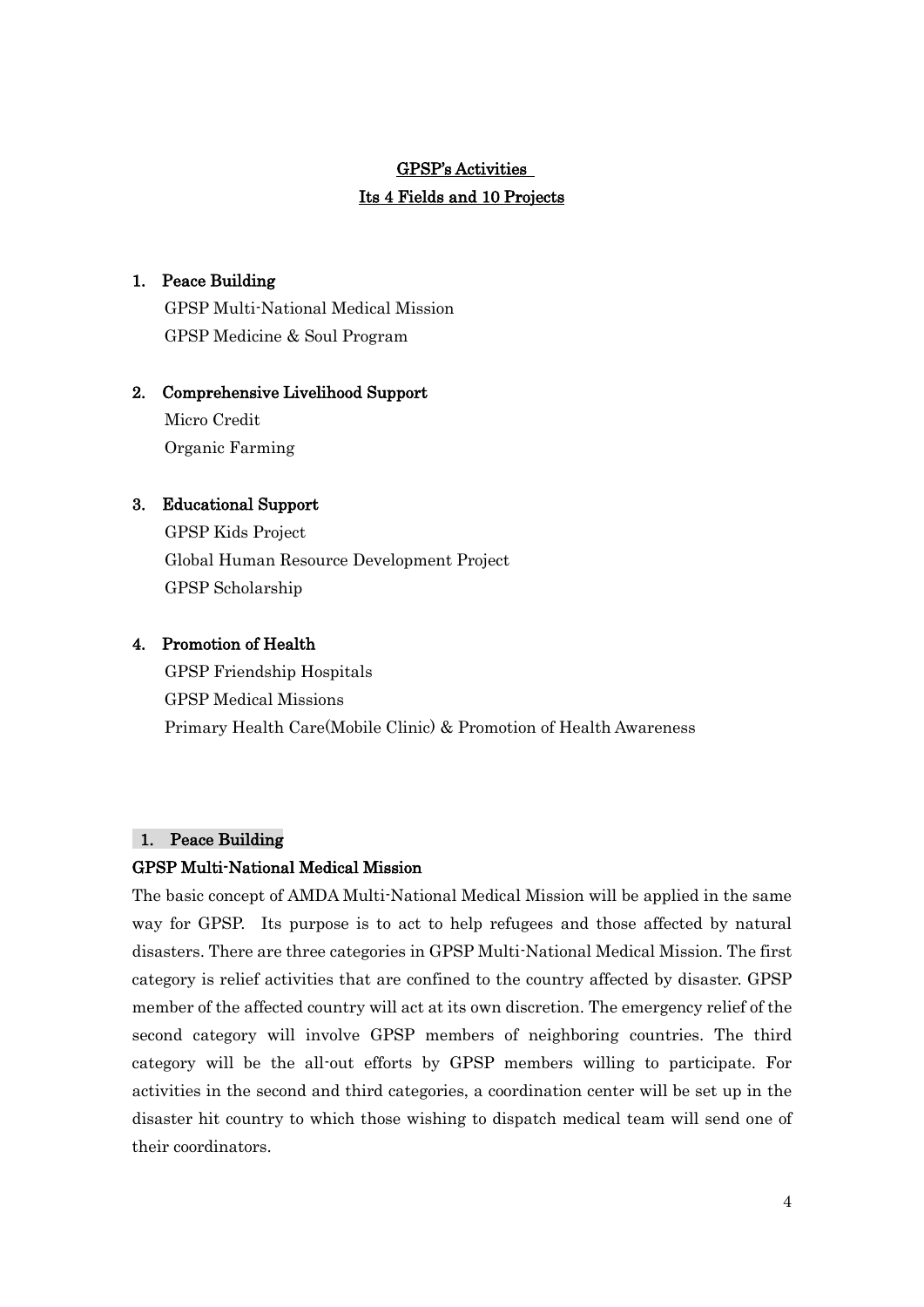Rehabilitative measures targeted to ease the pain of the affected population in the postdisaster- period will also be implemented as the need arises. GPSP offices planned to be established in respective Asian countries will seek contribution and cooperation from local business enterprises and public interest organizations.

### GPSP Medicine & Soul

AMDA Soul and Medicine Program, in short ASMP, has been a very unique and effective approach giving comfort and health to the soul as well as to the body of the people suffering from tragic experiences of wars or natural disasters. Under GPSP we will continue to involve more religious leaders, community leaders with various religious/cultural backgrounds, educational specialists and all those who can contribute to rebuilding peaceful community.

# 2. Comprehensive Livelihood Support Micro Credit

Micro credit combined with the promotion of health insurance was AMDA's original concept. It has been successfully implemented as AMDA Bank Complex in Bangladesh and in other countries. The next step in line with this trend is the establishment of a micro-credit bank. The greater credibility and financing capability of a commercial bank can empower the poor much better than the conventional methods used by NPO or NGO. Instead of a mere anti-poverty measure, this would help the poor to enter the mainstream of economic activities We will start by educating people about micro credit and putting it into practice in other areas of the world.

#### Organic Farming

Eating right is a prerequisite for effective medicine. The model farm in Shinjo Village, Okayama, has been a successful showcase of organic farming. For the past few years the farm has welcomed students and specialists of agriculture from Indonesia and the Philippines. Having studied the organic farming, these specialists are now back in their own community applying what they have learned in Shinjo into practice. Agriculture can be a big force for development in many areas of the world. Collaborating with academia, locally as well as internationally, safe and efficient production of organic food can revitalize the farming community in a very positive way.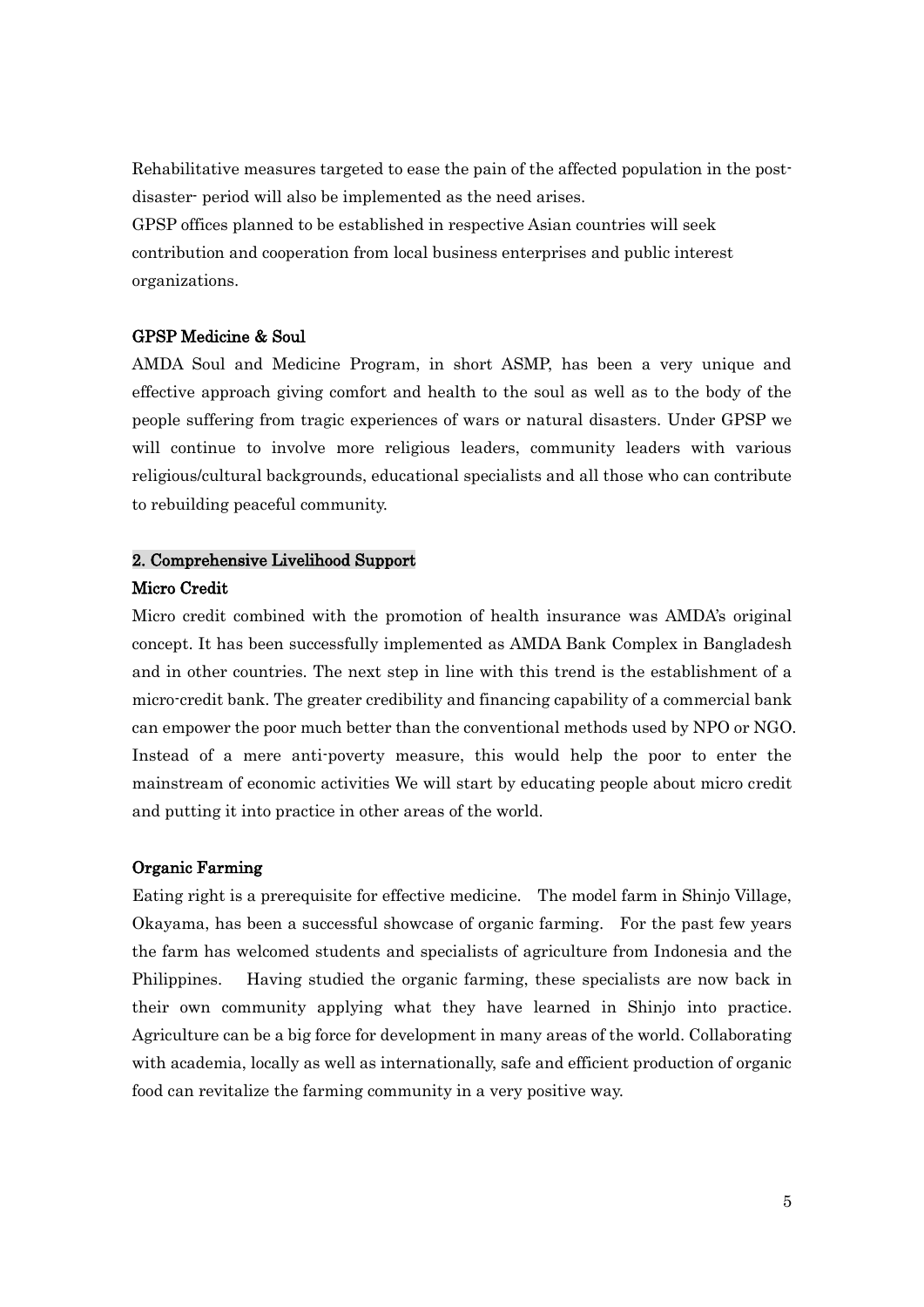# 3. Educational Support GPSP Kids Project

Children who are not given enough opportunities to harness their motivation or potential for self- realization are what we call GPSP kids. They are often orphans, disabled, or children living in slums, disaster-affected areas, or remote mountains. The needs of these children differ from place to place. Physical checkups, nutritional meals, sports program, inter-cultural or religious programs are some of the activities AMDA has incorporated in programs. GPSP will continue in this tradition to cater to the needs of these children.

### Global Human Resource Development Project

AMDA has been implementing educational program targeted toward Japanese young people who envision their future career in international affairs. Pursuant to this successful attempt, GPSP will build a more comprehensive human resource development project involving organizations from various GPSP member countries and extending its targets toward young people in GPSP member countries. The whole GPSP, the four fields and its ten projects, will take active part in the making of this program for the future peace makers of the world.

### GPSP Scholarship

There are two kinds of scholarships. Both of these do not require recipients to repay what they have received. One is the general GPSP scholarship which will basically continue until the depletion of the fund. The other type is scholarship which would be run by the interest generated by depositing the donation in a commercial bank. Upon request of donors, the scholarship may bear their names in commemoration of their contribution and as our expression of gratitude.

In AMDA, we have seen some of our scholarship recipients of the past become new contributors giving the younger generation opportunities they had once received. This is an excellent example of how *OpenSogo-Fujo* works transcending time and space.

Dr. Husni Tanra, Chairperson of AMDA Indonesia and Standing Committee on Emergency Relief, has set up his own scholarship fund following in the footstep of Dr. Shigeru Suganami, President of AMDA Group. We encourage AMDA chapters and all GPSP member organizations to initiate scholarship based on funding from its own members. Scholarship can start small and it may take different forms such as matching with funding from outside if enough fund cannot be arranged. GPSP network may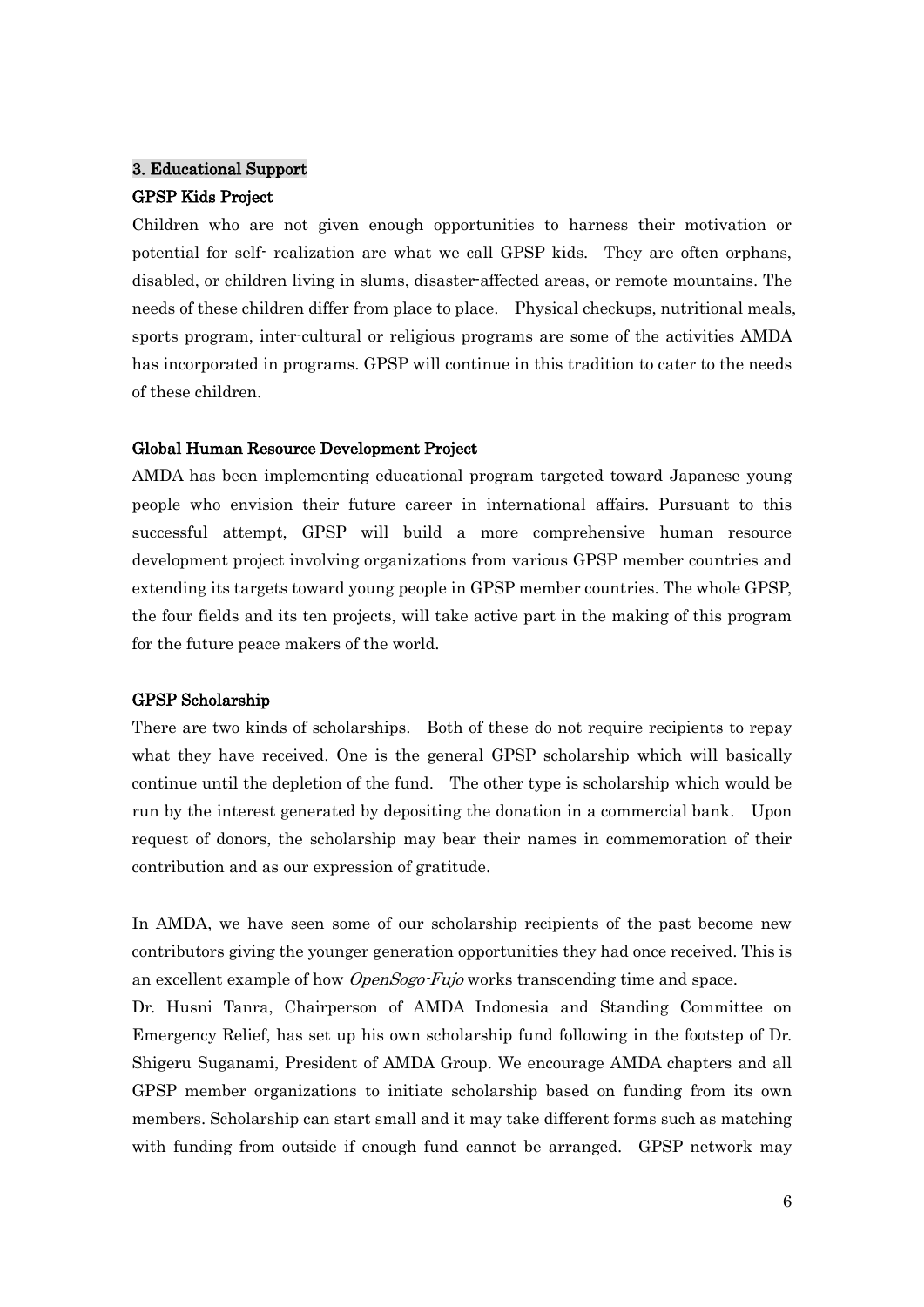help find matching donors or provide related information.

# 4. Promotion of Health GPSP Friendship Hospitals

For AMDA, securing medical assistance for underserved communities has always been high on its agenda. Below is the list of AMDA's medical institutions. The process or condition under which these institutions were initiated vary from place to place, but most of them are now being independently operated and managed by AMDA International chapters or by related parties in the respective countries. In addition to providing medical services to local population, these institutions serve as the medical hub in times of disaster. It is hoped that each involved nation will have one medical institution which can act as medical hub for effective GPSP operation especially in times of disaster,

Siddhartha Children and Women Hospital(Nepal) Damak Hospital(Nepal) Japan-Bangladesh Friendship Hospital(Bangladesh) Japan-Afghan Friendship Hospital(Afghanistan) Japan-Mongolia Friendship Hospital(Mongolia) AMDA Peace Clinic in Bodhgaya,( India)

### GPSP Medical Missions(including promotion of advanced medical technology)

AMDA has been carrying out medical missions based on a particular need of certain group of people in need of medical services. Matching these local needs with the schedule and capacity of possible provider of medical services is the basis of AMDA's Medical Mission. One example of recent missions is the ophthalmologist and cataract mission which has begun in Mongolia in 2011 and continues to this day. This series of mission involves free cataract surgeries for local people, health check-ups for the children, donation of eye glasses and seminars with Mongolian Ophthalmologists' Society. Similar mission involving free cataract surgeries has begun in Sri Lanka since 2011 in collaboration with AMDA Taiwan and Taiwan International Health Action, known as TaiwanIHA. In addition, this year in Sri Lanka in cooperation with local government AMDA conducted free dental check up and hygiene education at an elementary school in remote area of the country.

Included in the GPSP medical mission is the promotion of advanced medical technology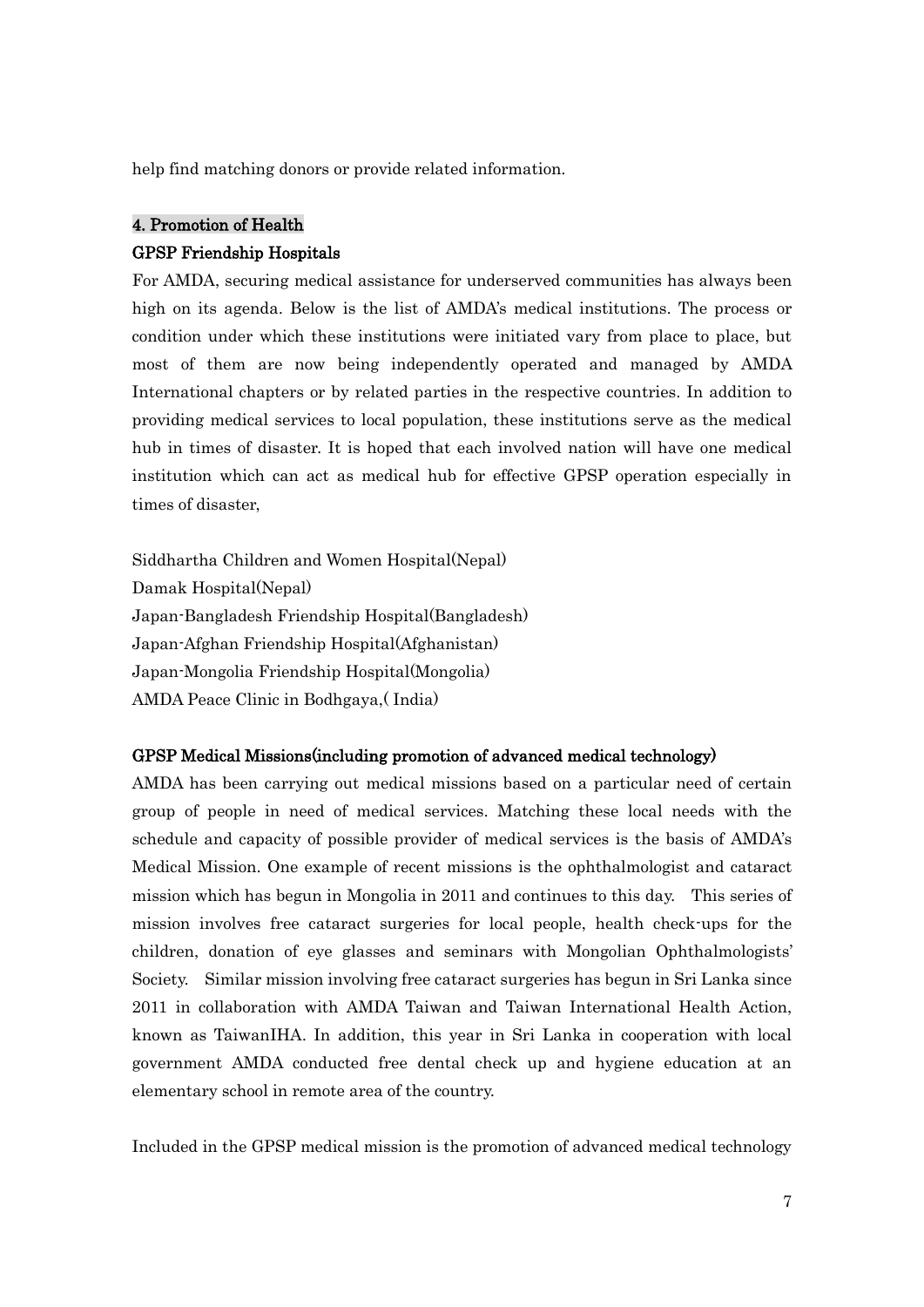such as cutting-edge technology in cardiac surgeries in developing nations. In recent years, AMDA has been seeking to promote exchange and assistance program in this field to make advanced medical technology more available to people who are in desperate need of these medical services. The wide network of GPSP will allow us to extend our services to a larger population in need of advanced medical care.

#### Primary Health Care(Mobile Clinic) & Promotion of Health Awareness

GPSP will promote healthcare service among people living in poverty and promote health awareness among health-illiterate population. Regardless of the cause for the poor living condition, general health among the population is the basis for development. AMDA's mobile clinic services have been active in many parts of the world bringing health to people. At the same time educating people about health is indispensable for the growth of the entire community. GPSP will continue in this tradition providing primary health care and health awareness in distressed communities.